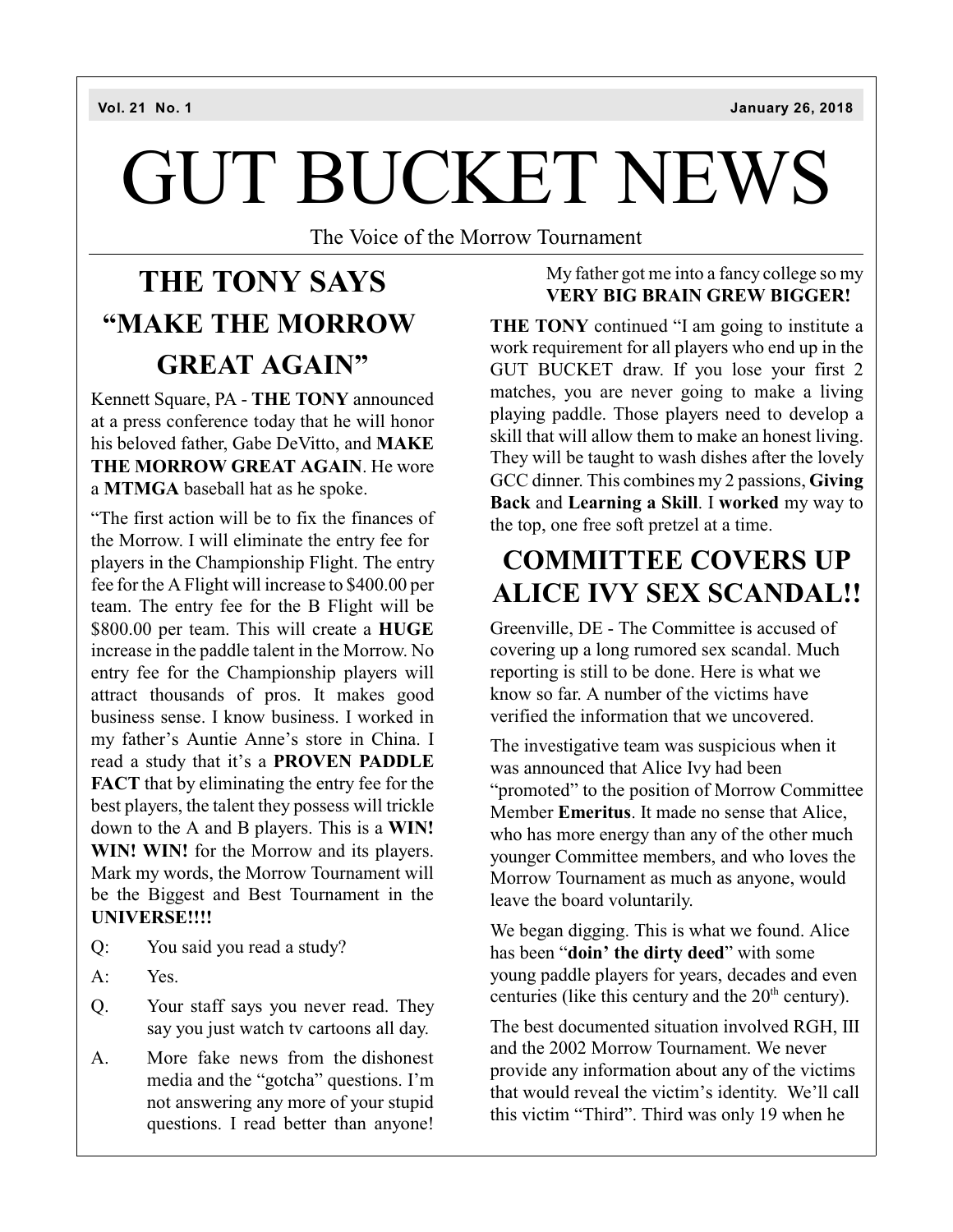won the B's with Alice. Now, as a married man with a lovely wife and 2 adorable children, Third contends that he has nothing but fond memories of his time with Alice. "It was special. She taught me so much, especially about **doin' the dirty deed**. It helped us win the B's in 2002."

We have been able to confirm the story with Third's parents, Bob and Margie. They both said that Alice asked them first about Third. They thought it was great that someone taught their naive teenage son about **doin' the dirty deed**.

The next victim we'll call Blaze to protect his identity. He's known Alice since he was a baby. His parents played paddle with Alice over the years. He recalls being surprised when Alice showed an interest in him. She would hang around whatever paddle court he was playing on and compliment his play. Eventually it happened. Blaze was taught about doin'the dirty deed.

We interviewed his parents, Shaw and Carol, about Alice. Their comment was Alice had to "DO WHAT SHE GOTTA DO".

When we reached Alice, she said she would have "NO COMMENT!". Talk about Fake News. When has Alice **NOT** made a comment. She told us that she had a perfectly good and reasonable explanation for her activities with these young men. When confronted with the stories about **doin' the dirty deed**, she said she never took advantage of any young, studly paddle players she sought out. She always asked for the parents permission before she started anything with her boys. When the parents consented, Alice proceeded to teach each of them about **doin' the dirty deed**. Alice explained, "Someone had to teach these young studs that they would never win paddle matches without doin' the dirty deed, which we all know is **FOOT FAULTING**."

## **THANKS TO OUR COCKTAIL PARTY HOSTS**

| 1991       | Ellie & Ron Maroney         |  |  |
|------------|-----------------------------|--|--|
| 1994       | Peggy & Randy Barton        |  |  |
| 1995       | Debbie Pearce               |  |  |
| 1996       | Kirk & Pres Ayars           |  |  |
| 1997       | Nancy & Dave Marvin         |  |  |
| 1998       | Ann & Jeff Nielsen          |  |  |
| 1999       | Ellie & Ron Maroney         |  |  |
| 2000-01    | Debbie Pearce*              |  |  |
| 2002-04    | Leatrice & Toby Elliman*    |  |  |
| 2005-11    | Anne & Wade Scott**         |  |  |
| 2012-13    | Sue Ann & John Kane         |  |  |
| 2014       | Erica & Chris Donoho        |  |  |
| 2015       | Anne & Wade Scott**         |  |  |
| 2016       | Cindy & Steve Wilkinson     |  |  |
| 2017-18    | Shana & Ashley Altschuler   |  |  |
| 2019       | <b>YOUR NAME HERE!!</b>     |  |  |
|            |                             |  |  |
| *Hat Trick | ** A Full Gowen & Many More |  |  |

A "Full Gowen" is a phrase coined to honor the legendary serve of Vicmead paddle player George Gowen. A Full Gowen is when you serve 4 straight faults, thus losing your service at love without the opponent having to touch the ball. It's not easy to accomplish, but over many years and hundreds of service games, George Gowen has it mastered.

# **CELEBRATE 45 YEARS OF FUN!**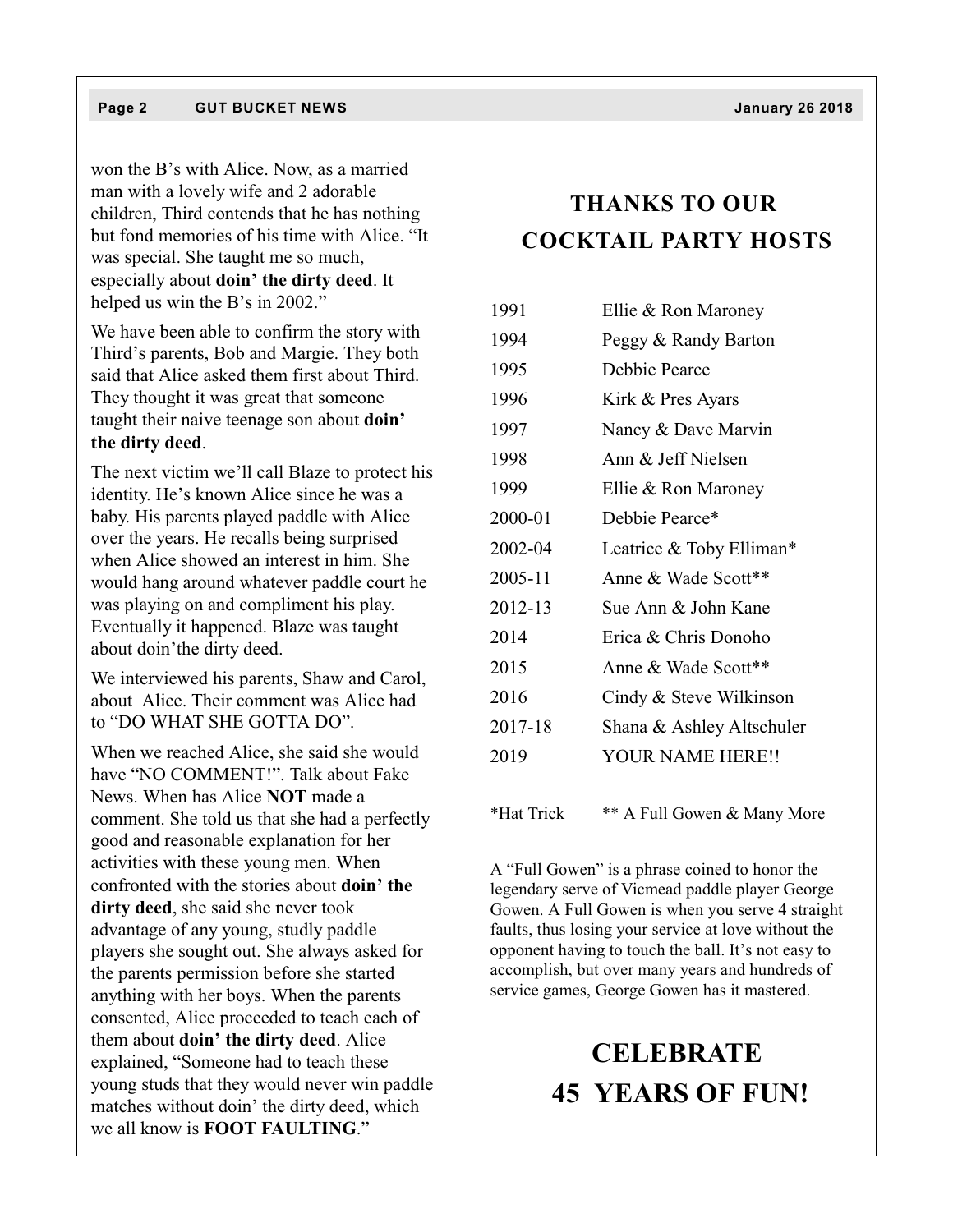## **Page 3 GUT BUCKET NEWS January 26 2018**

# Morrow Tournament Champions

|               | <b>CHAMPIONSHIP</b>                      | <b>FLIGHT A</b>                         | <b>FLIGHT B</b>                          | <b>FLIGHT C</b> |  |  |  |
|---------------|------------------------------------------|-----------------------------------------|------------------------------------------|-----------------|--|--|--|
| <b>FLIGHT</b> |                                          |                                         |                                          |                 |  |  |  |
| 1985          | Not Created Yet                          | Chas Burkhart<br>Caroline Burkhart      | Ed Morrow<br><b>Wendy Richards</b>       |                 |  |  |  |
| 1986          | Not Created Yet                          | Ernie Rivet<br><b>Cindy Prendergast</b> | Hugo Schwandt<br>Nancy Marvin            |                 |  |  |  |
| 1987          | Not Created Yet                          | Chas Burkhart<br>Caroline Burkhart      | John Hoover<br>Barbara Hoover            |                 |  |  |  |
| 1988          | Not Created Yet                          | Tim McAvoy<br>Laurie Hissey             | Chan Moore<br>Ceci Moore                 |                 |  |  |  |
| 1989          | Tim McAvoy<br>Laurie Hissey              | Larry Scott<br>Anna Brantley            | Shaw Taylor<br>Milbrey Jacobs            |                 |  |  |  |
| 1990          | Chas Burkhart<br><b>Bunny Vosters</b>    | Jeff Hulick<br>Margaret Munday          | Chip Pollock<br>Verna Teets              |                 |  |  |  |
| 1991          | Tim McAvoy<br>Laurie Hissey              | Ken Goddu<br>Candy Goddu                | Rod Maroney<br>Eileen Maroney            |                 |  |  |  |
| 1992          | Tom Safford<br>Laurie Hissey             | Ron Groff<br>Maureen O'Berg             | Jamie Marvel<br>Lisa Hughes              |                 |  |  |  |
| 1993          | <b>Todd Marvin</b><br>Cindy Prendertgast | Penn Yeatman<br>Sandy Yeatman           | George Hobbs<br>Debbie Hobbs             |                 |  |  |  |
| 1994          | Tim McAvoy<br>Laurie Hissey              | Peter Veale<br>Milbrey Jacobs           | George Hobbs<br>Margaretta Brokaw        |                 |  |  |  |
| 1995          | <b>Todd Marvin</b><br>Cindy Prendergast  | Steve Kapp<br>Courtney Kapp             | Hugh Wallace<br>Janet Conigliaro         |                 |  |  |  |
| 1996          | Todd Marvin<br>Cindy Prendergast         | H. G. Haskell<br>Eileen Maroney         | Mike Skibicki<br>Margaret Smith          |                 |  |  |  |
| 1997          | <b>Bob Harrison</b><br>Cindy Prendergast | Ed McQuillen<br><b>Beth LaMotte</b>     | <b>Steve Smith</b><br>Wiz Applegate      |                 |  |  |  |
| 1998          | Ed McQuillen<br>Cindy Prendergast        | Ken Goddu<br>Candy Goddu                | Douglas White<br>Carolina White          |                 |  |  |  |
| 1999          | <b>Bob Bolling</b><br>Kim Jennings       | Jeff Nielsen<br>Debbie Hobbs            | Rich Habibi<br>Debbie DePhillips         |                 |  |  |  |
| 2000          | <b>Bob Bolling</b><br>Cooey Burkhart     | Vinson Hendrix<br>Margaretta Andrews    | <b>Bill Anderson</b><br>Eleanor Schwandt |                 |  |  |  |